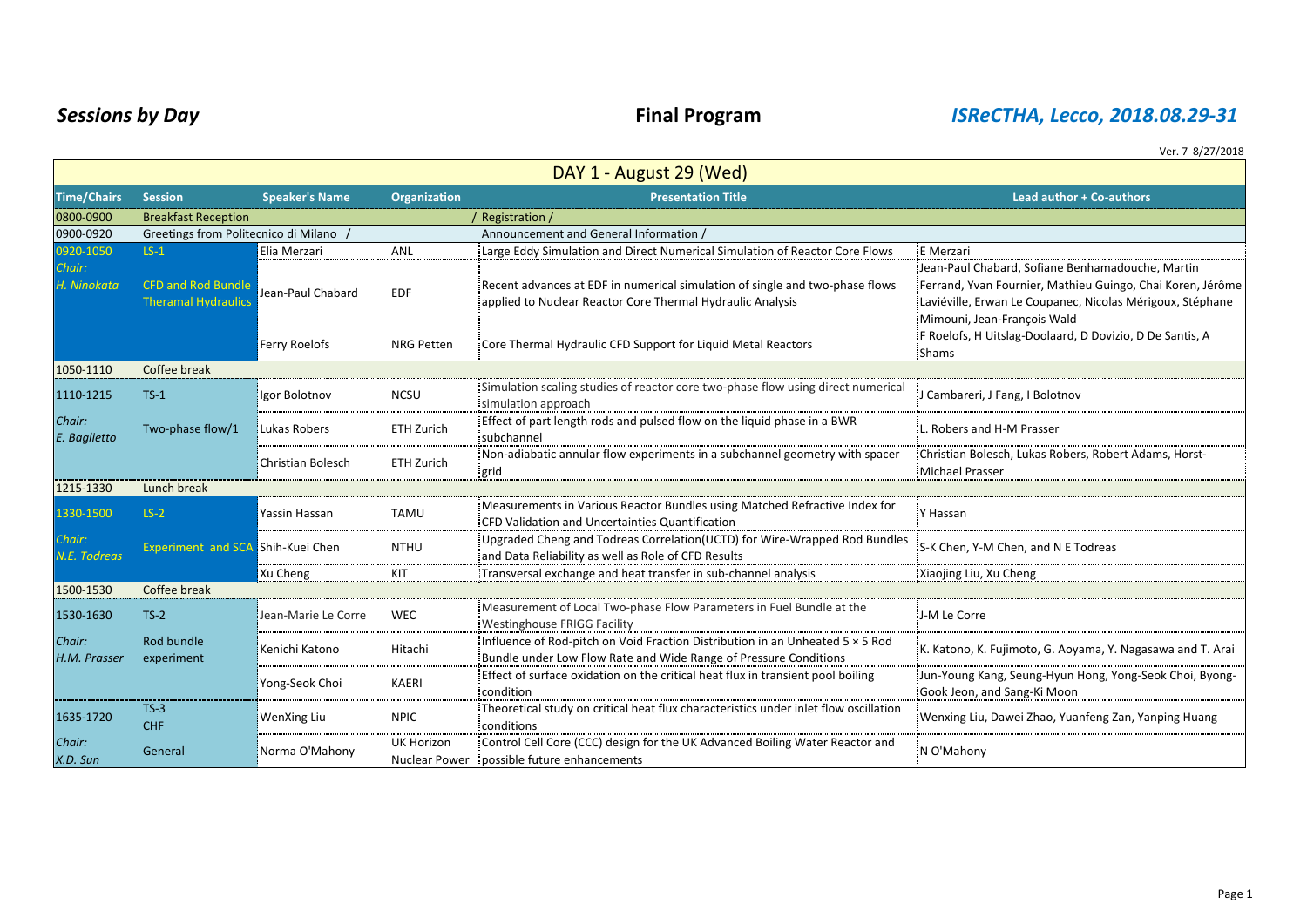| DAY 2 - August 30 (Thu) |                                           |                                     |                     |                                                                                                                                             |                                                                                                          |  |  |
|-------------------------|-------------------------------------------|-------------------------------------|---------------------|---------------------------------------------------------------------------------------------------------------------------------------------|----------------------------------------------------------------------------------------------------------|--|--|
| <b>Time/Chairs</b>      | <b>Session</b>                            | <b>Speaker's Name</b>               | <b>Organization</b> | <b>Presentation Title</b>                                                                                                                   | <b>Lead author + Co-authors</b>                                                                          |  |  |
| 0900-1030               | $LS-3$                                    | Tomio Okawa                         | <b>UEC</b>          | Phenomenological modelling of void development in subcooled flow boiling                                                                    | Tomio Okawa, Shintaro Sakamoto, Hiroki Ohori, Koji Enoki                                                 |  |  |
| Chair:<br>B.W. Yang     | Two-phase flow<br>modeling                | Xiaodong Sun                        | U Mich              | Interfacial Area Transport Equation and its Applications                                                                                    | X-D Sun, S-J Kim, M Ishii                                                                                |  |  |
|                         | and CFD                                   | <b>Emilio Baglietto</b>             | <b>MIT</b>          | Computational Fluid Dynamics Application to Fuel Design and Licensing: a biased<br>review of the status and open challenges                 | E Baglietto                                                                                              |  |  |
| 1030-1100               | Coffee break                              |                                     |                     |                                                                                                                                             |                                                                                                          |  |  |
| 1100-1140<br>(Parallel) | $TS-4$                                    | Bing Ren                            | <b>SNERDI</b>       | CFD simulation of boiling flow in PWR $5 \times 5$ rod bundle<br>with PBM method                                                            | Bing Ren, Fujun Gan, Ping Yang, Libing Zhu                                                               |  |  |
| Chair:<br>S.K. Moon     | CFD applications to<br>flow in rod bundle | <b>Blaz Mikuz</b>                   | <b>NRG Petten</b>   | Assessment of different turbulence modelling approaches for the prediction of<br>flow and heat transfer in a loosely spaced bare rod bundle | Blaz Mikuz, Afaque Shams                                                                                 |  |  |
|                         |                                           | FuJun Gan                           | SNERDI              | Research on TDC Prediction Method Based on CFD and Subchannel method                                                                        | Fujun Gan, Chaozhu Zhang, Ping Yang, Libing Zhu                                                          |  |  |
| 1100-1140<br>(Parallel) | $TS-5$                                    | <b>Siying Dong</b>                  | XJTU                | Improvement of spacer grid model in subchannel analysis code ATHAS                                                                          | Siying Dong, Yang Liu, Jiangiang Shan                                                                    |  |  |
| Chair:<br>K. Katono     | Subchannel analysis<br>models             | TianZe Li                           | XJTU                | Cold Wall Effects of Control Rod Guide Tubes and Experimental Flow Channel<br>Walls                                                         | Tianze Li, Hongmei Lyu, Bao-wen Yang                                                                     |  |  |
|                         |                                           | (scrubbing) Shimpei Saito           | U Tsukuba           | Experimental study of bubble and aerosol dynamics during pool scrubbing                                                                     | Shimpei Saito, Kota Fujiwara, Wataru Kikuchi, Yuki<br>Nakamura, Tomohisa Yuasa, Akiko Kaneko, Yutaka Abe |  |  |
| 1200-1320<br>unch break | Special Topics (30')                      | <b>Kenichirou Nozaki</b>            | <b>TEPSYS</b>       | Analysis of hydrogen explosion at Fukushima Daiichi Unit 1 reactor building                                                                 | K. Nozaki, T. Honda, D. Yamauchi, M. Mizokami,<br>S. Mizokami, T. Kumaki, S. Ishikura, M. Yoshida        |  |  |
| 1320-1450               | <b>Panel Session</b>                      | Organized by Tech Program Committee |                     | Collaboration of SCA, CFD and Experiment - for closer interactions among<br>industry, national labs and accademia                           | Panelist: E. Merzari, E. Baglietto, H-M. Prasser, J-M. Le Corre,<br>K. Katono. Moderator: H. Ninokata    |  |  |
| 1450-1550<br>Chair:     | $LS-4$<br>Experiment /                    | <b>Horst-Michael Prasser</b>        | <b>ETH Zurich</b>   | Detailed characterization of a bubbly flow in a PWR rod bundle geometry with<br>spacer grids                                                | H.-M. Prasser                                                                                            |  |  |
| . Hassan                | <b>Subchannel analysis</b>                | Maria Avramova                      | <b>NCSU</b>         | Developments in thermal-hydraulics sub-channel modeling for whole core multi-<br>physics simulations (Remote presentation)                  | M Avramova                                                                                               |  |  |
| 1550-1610               | Coffee break                              |                                     |                     |                                                                                                                                             |                                                                                                          |  |  |
| 1610-1735<br>(Parallel) | $TS-6$                                    | In-Cheol Bang                       | UNIST               | Study on the Effects of Flow-driven Rotational Mixing Vanes using FLOW-3D Code In Cheol Bang, Haneol Park                                   |                                                                                                          |  |  |
| Chair:<br>T. Okawa      | CFD-SCA and grid<br>spacer mixing         | <b>Blaz Mikuz</b>                   | <b>NRG Petten</b>   | Low resolution modelling of mixing phenomena in PWR fuel assembly with split-<br>type mixing grid                                           | Blaz Mikuz, Ferry Roelofs                                                                                |  |  |
|                         |                                           | SiPeng Wang                         | XJTU                | Measurement Uncertainty Due To Quenching Phenomena In Uniform Heating<br>Rod Bundle CHF Tests                                               | Sipeng Wang, Bao-Wen Yang                                                                                |  |  |
| 1610-1735<br>(Parallel) | $TS-7$                                    | SiPeng Wang                         | <b>XJTU</b>         | Investigation on Effect of Opening Channel on Flow Instability                                                                              | Sipeng Wang, Bao-Wen Yang, Jianping Long                                                                 |  |  |
| Chair:<br>J.P. Chabard  | Two-phase flow/2                          | Fumihito Kimura                     | U Tsukuba           | Three-dimensional visualization of liquid jet shape falling into a shallow pool                                                             | Fumihito Kimura, Hiroyuki Yoshida, Shimpei Saito, Akiko<br>Kaneko, Yutaka Abe                            |  |  |
|                         |                                           | Akihiro Futsuta                     | U Tsukuba           | Experimental investigation of operative conditions of steam injector                                                                        | Akihiro Futsuta, Yuki Kamata, Akiko Kaneko, Yutaka Abe                                                   |  |  |
| 2000-                   | <b>Dinner</b>                             | Hotel Griso, Detail to be announced |                     |                                                                                                                                             |                                                                                                          |  |  |